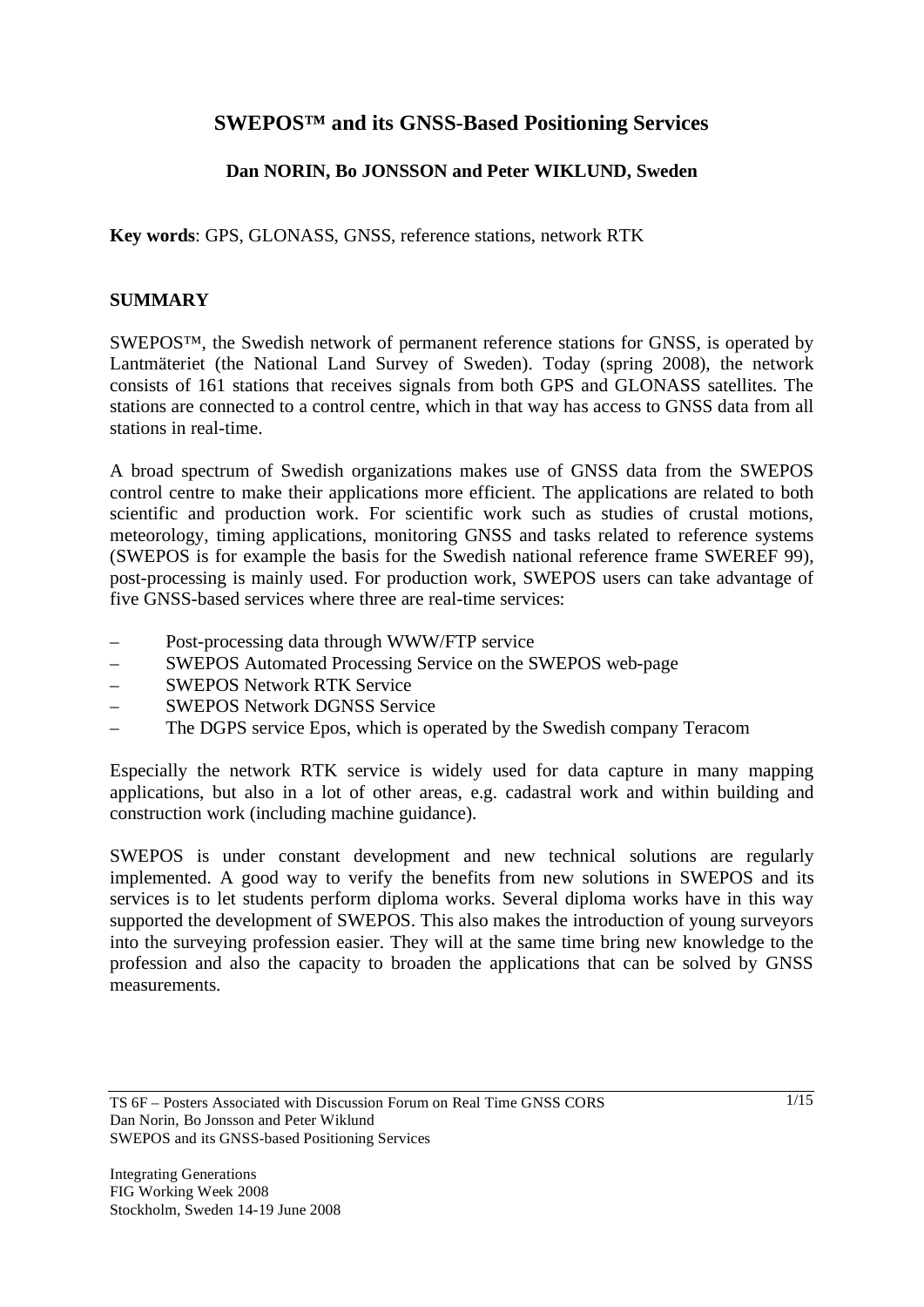# **SWEPOS™ and its GNSS-Based Positioning Services**

## **Dan NORIN, Bo JONSSON and Peter WIKLUND, Sweden**

## **1. INTRODUCTION**

If permanent reference stations that continuously receive signals from GNSS satellites are working together in a network, the use of the stations and the data from them will be more efficient. GNSS (Global Navigation Satellite Systems) has during the past years become an established term for those satellite-based systems that are used for navigation and positioning. SWEPOS™ is a Swedish national network of permanent reference stations for GNSS and the SWEPOS web-page is found on www.swepos.com.

### **2. THE SWEPOS NETWORK**

The SWEPOS network is operated by Lantmäteriet, the National Land Survey of Sweden. Today (spring 2008), the network consists of 161 stations for both GPS and GLONASS operation, see Figure 1-1.



**Figure 1-1:** The SWEPOS network of permanent reference stations for GNSS consists of 161 stations covering Sweden. Red dots are planned stations.

TS 6F – Posters Associated with Discussion Forum on Real Time GNSS CORS Dan Norin, Bo Jonsson and Peter Wiklund SWEPOS and its GNSS-based Positioning Services

Integrating Generations FIG Working Week 2008 Stockholm, Sweden 14-19 June 2008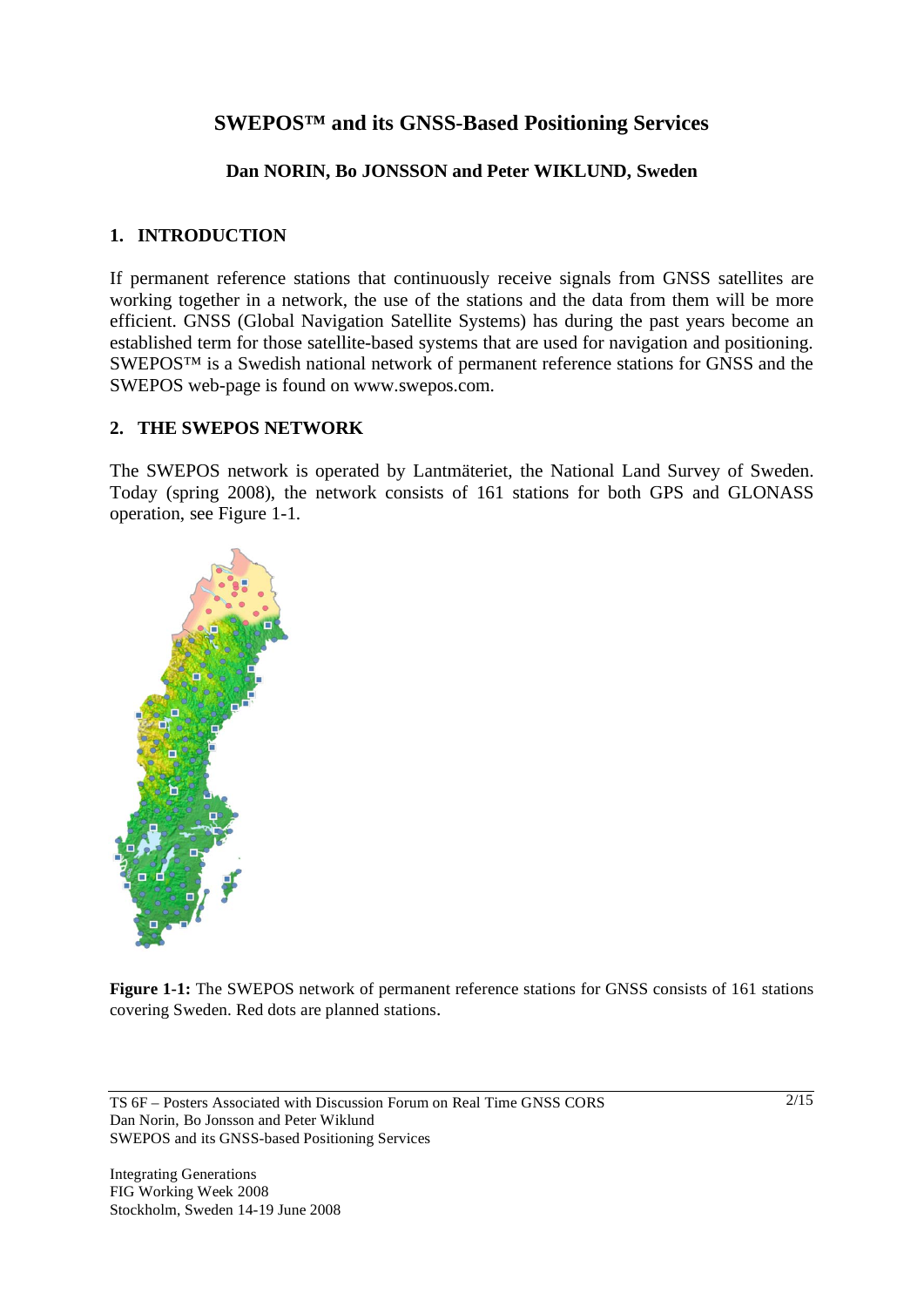The development of SWEPOS started in 1991. GNSS data from the stations has all the time been used for both production and scientific work. Even though the main part of the users today is found within production applications, the scientific part of SWEPOS has been important from the beginning. Onsala Space Observatory at Chalmers University of Technology in Gothenburg is an organization studying scientific applications of space-based geodetic techniques. The first years of the SWEPOS operations were performed as a cooperation between Lantmäteriet and Onsala Space Observatory.

In 1998, the SWEPOS network was declared operational for post-processing applications and for real-time positioning with metre accuracy, IOC mode. The development from an experimental network to IOC status was financed by the following Swedish governmental agencies together with Lantmäteriet:

- the National Rail Administration
- the National Road Administration
- the National Maritime Administration
- the Swedish Civil Aviation Administration
- the Swedish Telecommunication Administration
- the Swedish State Railways
- the Swedish Defence

SWEPOS has since 1999 been improved to meet demands on real-time positioning with centimetre accuracy and the development and operation are both since 2000 the responsibility of Lantmäteriet. The development has however been done in co-operation with Onsala Space Observatory and the SWEPOS users.

The purposes of SWEPOS can be summarized with (Jonsson et al., 2006 and Jämtnäs et al., 2008):

- Provide L1 and L2 raw data to post-processing users
- Provide DGNSS and RTK corrections to real-time users
- Act as high-precision control points for Swedish GNSS users
- Provide data for scientific studies such as crustal motion
- Monitor the integrity of the GNSS systems
- Act as the basis for the Swedish national geodetic reference frame SWEREF 99

### **2.1 The stations in the SWEPOS network**

The oldest station in the SWEPOS network is the station at Onsala Space Observatory, which was established already in November 1987. The first station designed to be a SWEPOS station was Mårtsbo, which has been running since December 1991. In August 1993, SWEPOS consisted of 20 reference stations and in 1996 a 21<sup>st</sup> one (Borås) was added. These 21 stations are all monumented with concrete pillars directly on bedrock, see Figure 2-1. New stations have been added since 1999 and the establishment of the main part of them has been done in a more simplified way. For example, these stations have mainly roof-mounted GNSS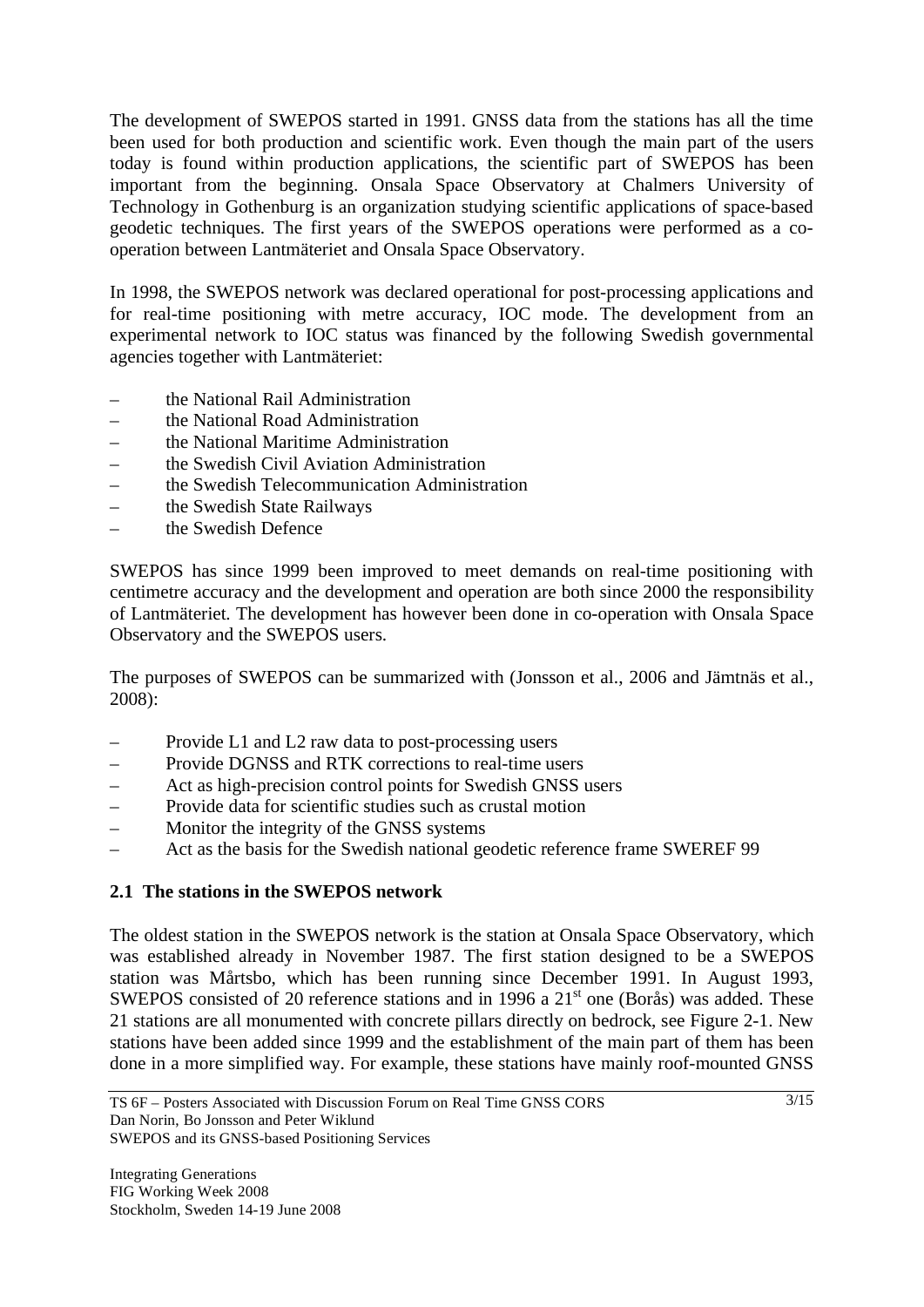antennas, see Figure 2-2. The first 21 stations together with 11 newer stations that mainly have been monumented with concrete pillars are called Class A stations (blue squares in Figure 1-1). The remaining 129 stations belong to Class B and have mainly been established for network RTK purposes (blue dots in Figure 1-1).



**Figure 2-1:** Östersund is one of the 21 first SWEPOS stations belonging to Class A.

All 161 SWEPOS stations are equipped with dual-frequency GNSS receivers, which track both GPS and GLONASS signals. Data is collected every second and a 5 degrees elevation mask is used. The GNSS antenna at every station is a choke-ring antenna of Dorne Margolin design mounted under a radome. The radomes are made of clear acrylic.



**Figure 2-2:** Söderboda is a SWEPOS station with a roof-mounted GNSS antenna mainly established for network RTK purposes belonging to Class B.

The pillars which are used for the antenna monumentation on the main part of the Class A stations are three metres high, see Figure 2-1. Due to the winter conditions in Sweden, these pillars are insulated and heated electrically to a constant temperature of about  $15^{\circ}$ C. This will reduce the deformations of the pillars due to thermal expansion. Small high-precision geodetic networks marked with steel bolts in bedrock are also established around each pillar. These networks make it possible to check the stability of the pillars using terrestrial geodetic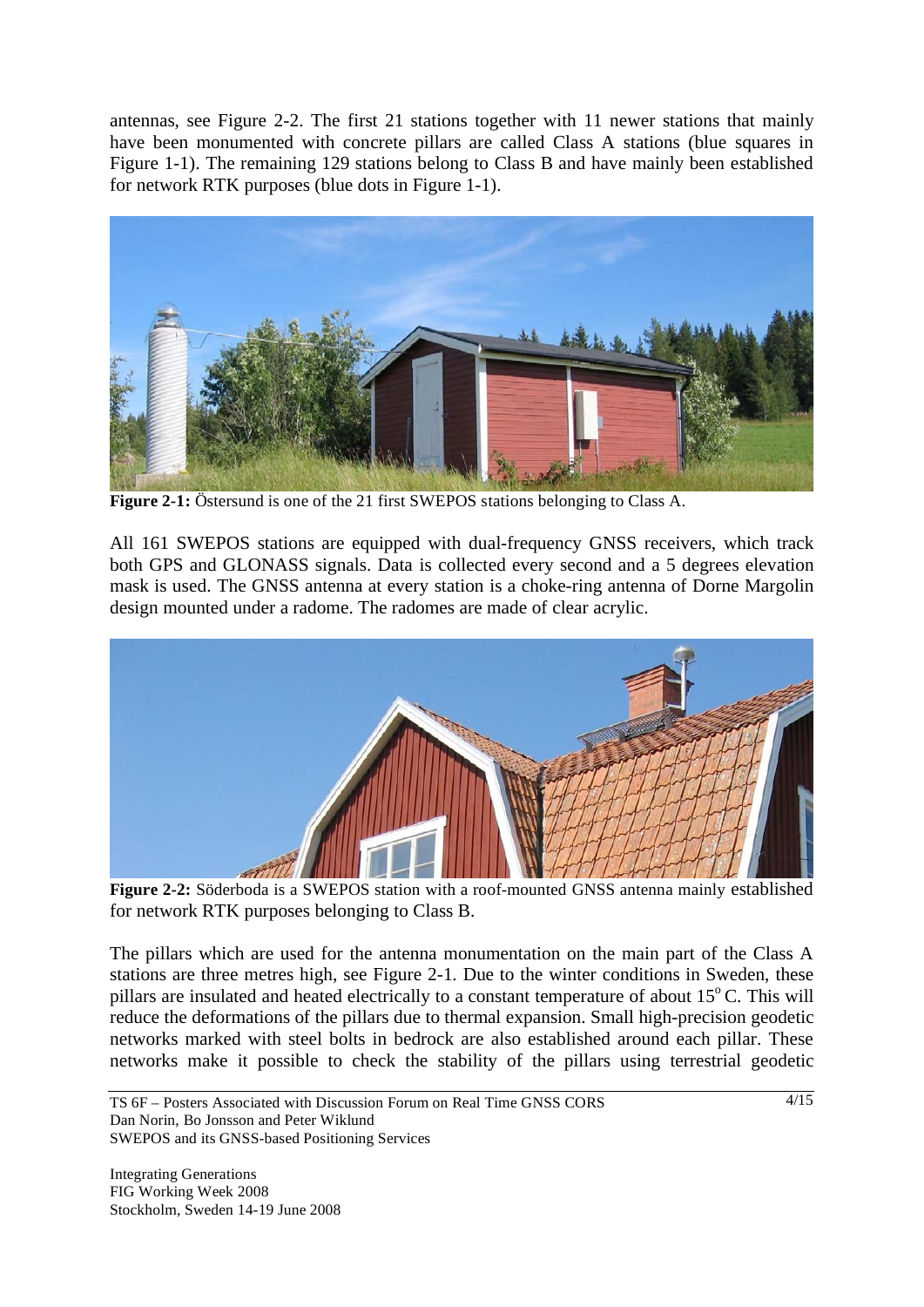methods (Lidberg & Lilje, 2007). A complete network computation of all SWEPOS stations is done on a daily basis with the Bernese GPS Software, in order to monitor the stability of the Class B stations.

### **2.2 The data flow in the SWEPOS network**

The stations in the SWEPOS network are connected to a control centre located at the head quarters of Lantmäteriet in Gävle via leased TCP/IP connections, which are monitored at all times. The SWEPOS control centre therefore has real-time access to 1 Hz raw GNSS data from all the 161 stations, which is quality checked before further distribution to the different services and end users.

A broad spectrum of Swedish organizations makes use of GNSS data from the SWEPOS control centre to increase productivity and efficiency in their respective applications. The applications are related to both scientific and production work. Scientific applications are described in Chapter 3. For production work, SWEPOS users can take advantage of five different GNSS-based services, which are described in Chapter 4.

## **3. SCIENTIFIC APPLICATIONS**

Research institutes are using SWEPOS data for studies of crustal motions (Lidberg, 2007 and Lidberg et al., 2007) and for estimation of the water vapour content in the atmosphere. SWEPOS data is also used for timing applications and for monitoring GNSS. Post-processing is mainly used for the scientific work.

Lantmäteriet is using SWEPOS data for tasks related to reference systems. SWEPOS is the basis for the Swedish national reference frame SWEREF 99, which is a realisation of the adopted European three-dimensional reference system ETRS 89. SWEREF 99 was certified (accepted) by the IAG Sub commission for Europe (EUREF) in June 2000 and is defined by the original 21 SWEPOS Class A stations. SWEPOS data is also used to monitor the stability of the Swedish reference systems, e.g. the influence of the land-uplift process.

## **3.1 IGS and EUREF**

Lantmäteriet and Onsala Space Observatory have been active in international projects for many years. One example is EUREF, where the European countries have collaborated in building up a network of permanent GNSS stations as well as in computing national realisations of ETRS 89.

The SWEPOS stations Visby, Onsala, Borås, Mårtsbo, Vilhelmina, Skellefteå and Kiruna are included in the European network of permanent reference stations, EPN. Data is delivered every hour to the data centre at BKG (Federal Agency for Cartography and Geodesy) in Germany. Data in the EPN network is processed at a number of analysis centres in Europe and the results from these computations are combined to one solution per week, which is available at the EUREF web-site. The data from the Nordic block of EUREF sites is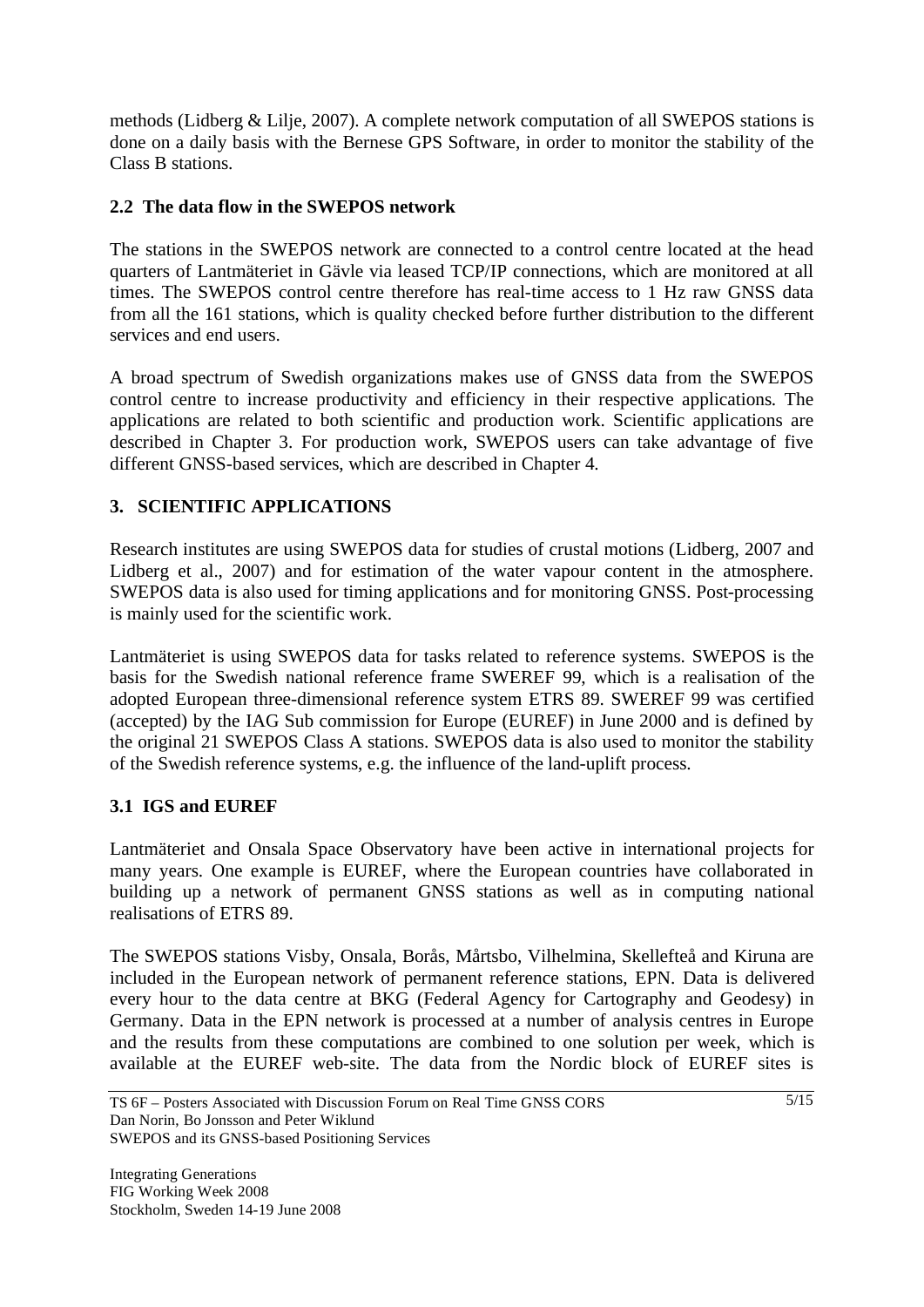processed at the Nordic Geodetic Commission (NKG) processing centre at Lantmäteriet in collaboration with Onsala Space Observatory.

The SWEPOS stations Visby, Onsala, Borås, Mårtsbo and Kiruna are also included in the network for the International GNSS Service (IGS). All Swedish EPN stations, except Vilhelmina, are also participating in two pilot projects for real-time distribution of GNSS data over the Internet, EUREF-IP and IGS-RTPP.

## **4. SWEPOS SERVICES FOR PRODUCTION APPLICATIONS**

Five different GNSS-based services from SWEPOS, where three are real-time services, can be used for production work:

- Post-processing data through WWW/FTP
- SWEPOS Automated Processing Service on the SWEPOS web-page
- SWEPOS Network RTK Service
- SWEPOS Network DGNSS Service
- The DGPS service Epos, which is operated by the Swedish company Teracom

### **4.1 Data for post-processing**

GNSS data for post-processing from all SWEPOS stations is found on a server at the SWEPOS control centre through WWW/FTP. The data is prepared by the control centre in RINEX format at both 1 s and 15 s interval. Access to data is charged according to a subscription system, where unlimited access to data from all SWEPOS stations costs approximately  $\epsilon$ 3200 for one year or approximately  $\epsilon$ 50 for one day data from five stations.

Users of post-processing software for production applications where SWEPOS data is used are found in organisations with different demands on accuracy. It could be high demands like in cadastral surveying, aerial photogrammetry and airborne laser scanning, as well as GIS applications etc.

### **4.2 SWEPOS Automated Processing Service**

SWEPOS Automated Processing Service has been developed in order to facilitate the use of SWEPOS data for high-precision static point positioning automatically. The user does not have to perform the computations in a standard post-processing software himself. Instead the Bernese GPS Software and a web-application on the SWEPOS web-page developed by Lantmäteriet are used for the computations. The service was introduced in the autumn 2000. During 2008, the service has started to use version 5.0 of the Bernese GPS Software instead of version 4.2.

The user submits an observation file containing dual frequency data along with information about the used GNSS antenna in RINEX format to the service. When the processing is completed (typically after 5-10 minutes) the web-page is updated and a text file with a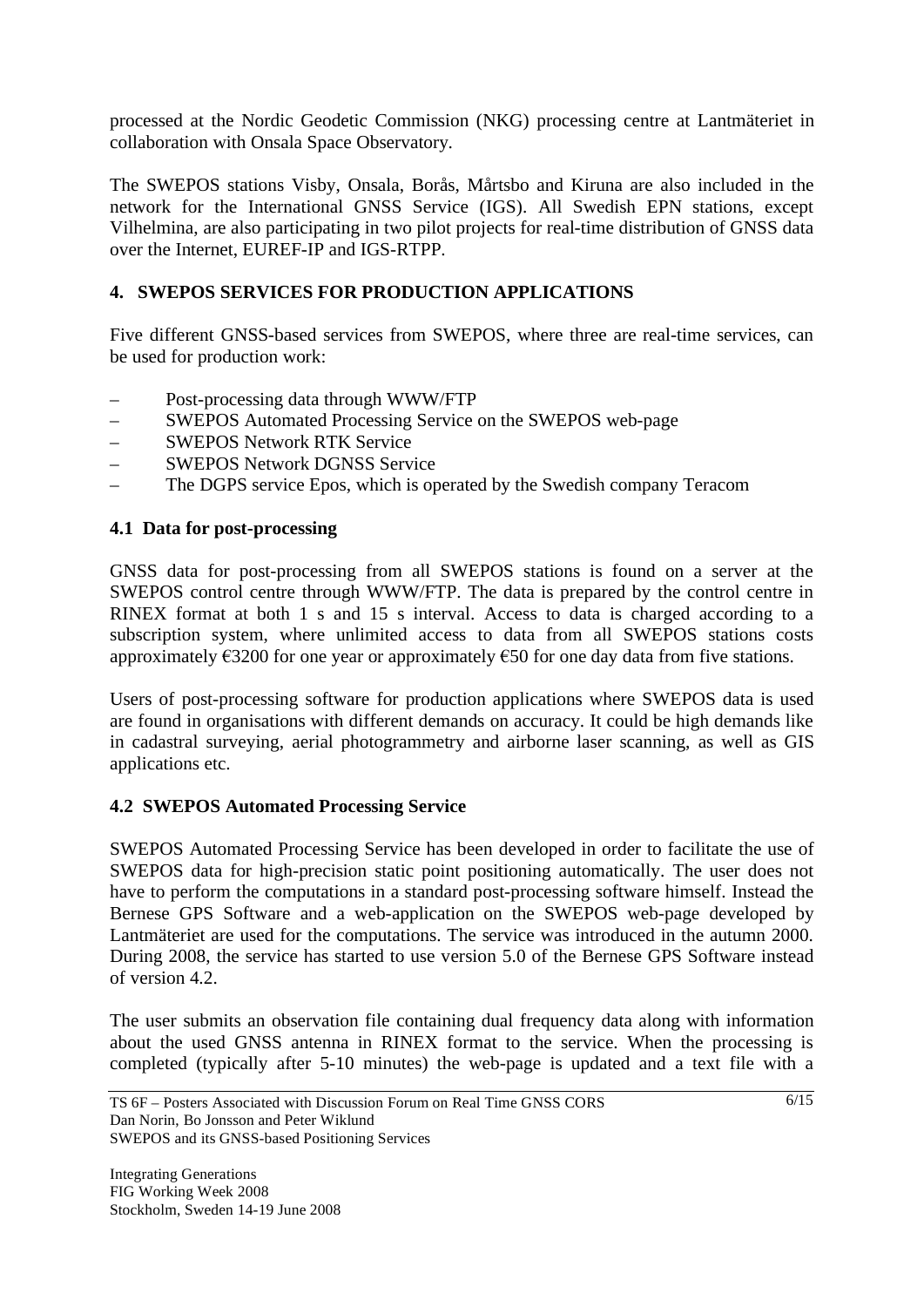summary of the processing along with quality parameters is sent to the user by e-mail. The final coordinates are delivered in the national reference frame SWEREF 99, a realisation of the European reference system ETRS 89. From 2-3 hours of observation time standard deviations of 1 centimetre per horizontal component and 1.5-2 centimetres in height are obtained. The use of the processing service is charged according to a subscription system. Unlimited use together with access to data from all SWEPOS stations costs approximately  $\epsilon$ 3800 for one year or approximately  $\epsilon$ 60 per observation day for an unlimited number of measurements.

## **4.3 SWEPOS Network RTK Service**

SWEPOS Network RTK Service was launched on January  $1<sup>st</sup>$  2004, following the successful completion of some so-called pre-study projects. These pre-study projects were carried out from 1999 and onward, in order to evaluate the network RTK technique together with users. The main purpose of these projects, which lasted for approximately one year each, was to establish limited station networks for network RTK, by regional densification of the original 21 SWEPOS stations. The pre-study projects were financed as collaboration projects, with participants from governmental agencies, municipal authorities, private companies and academic institutions. The SWEPOS network has since 2004 been further extended step by step through similar projects and one project is still running. These projects have also been part-financed by Structural Funds from the European Union. The main part of Sweden is now (spring 2008) covered by the network RTK service and the coverage area coincides with the green area in Figure 1-1.

SWEPOS Network-RTK Service is based on the VRS concept (Virtual Reference Station) with two-way communication between the control centre and RTK rovers. GSM and GPRS (i.e. mobile Internet connection) are used as the main distribution channels for the real-time GNSS data. Since April 1<sup>st</sup> 2006, data for both GPS and GLONASS is provided in the RTCM standard format, version 3.0. The expected position accuracy is approximately 0.15 mm horizontally (68 %) and 0.25 mm vertically (95 %). Data for SWEPOS Network-RTK Service is charged according to a subscription system, see Table 4-1. All data distribution costs are paid by the users directly to the GSM/GPRS operator.

|                       | Fee                                                     | Fee                                              | Fee                                              |
|-----------------------|---------------------------------------------------------|--------------------------------------------------|--------------------------------------------------|
| <b>Service</b>        | <b>Network RTK with GPS only</b>                        | Network RTK<br>GPS/<br>with<br><b>GLONASS</b>    | <b>Network DGNSS with GPS/</b><br><b>GLONASS</b> |
| Registration          | $€550$ per GSM number                                   | $\epsilon$ 550 per GSM number                    | $\epsilon$ 550 per GSM number                    |
| Unlimited data access | $£1500/yr$ per GSM number                               | $\epsilon$ 2000/yr per GSM number                | $\epsilon$ 950/yr per GSM number                 |
| Per minute access     | $\epsilon$ 550/yr per GSM number +<br>$\epsilon$ 0.50/m | $E$ 850/yr per GSM number +<br>$\epsilon$ 0.50/m | N/A                                              |

**Table 4-1:** Approximate user fees for access to the SWEPOS Network RTK and Network DGNSS Services. Organizations with more than 5 GSM connections can get on offer pricing.

7/15

TS 6F – Posters Associated with Discussion Forum on Real Time GNSS CORS Dan Norin, Bo Jonsson and Peter Wiklund SWEPOS and its GNSS-based Positioning Services

Integrating Generations FIG Working Week 2008 Stockholm, Sweden 14-19 June 2008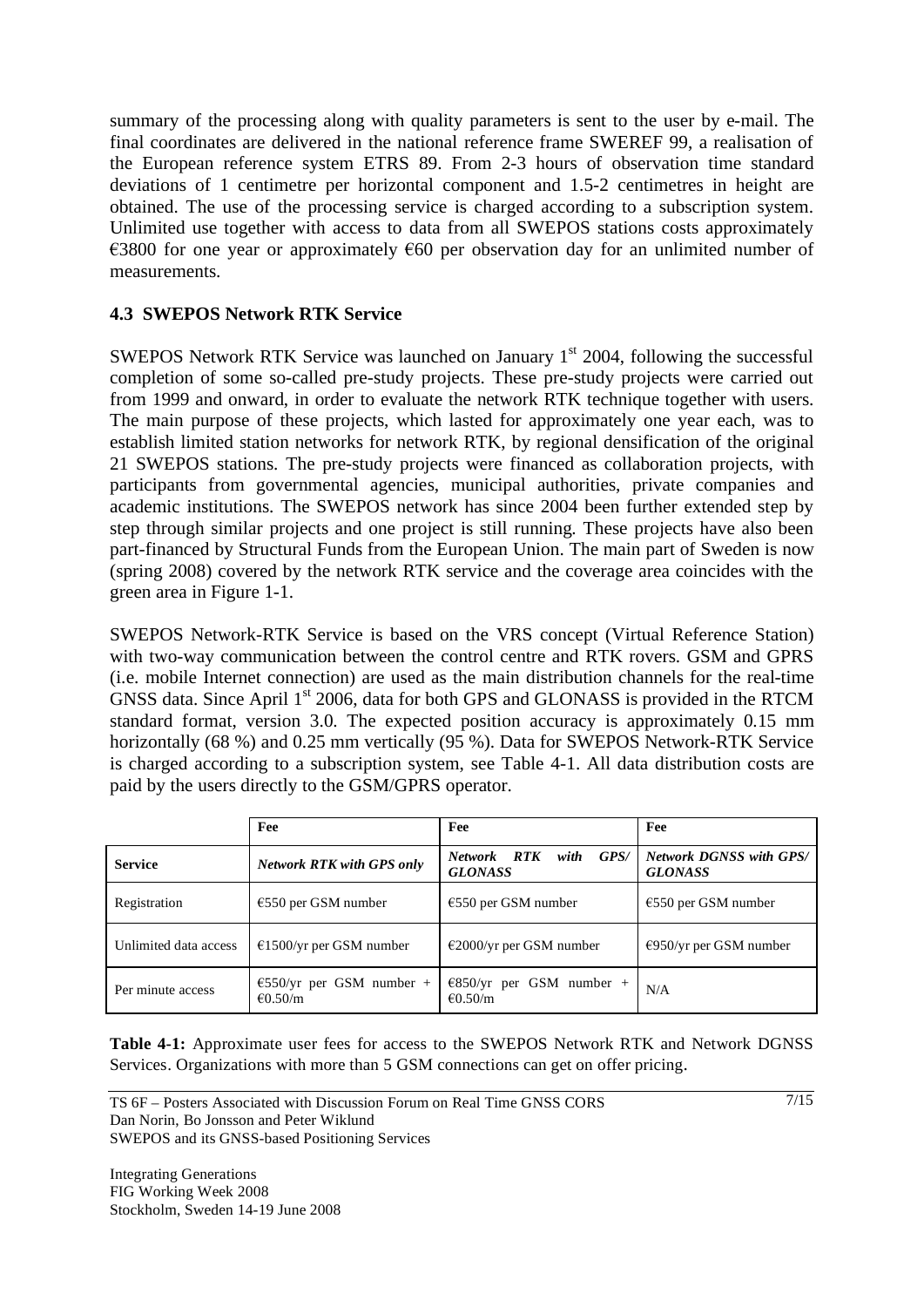Many of the users of SWEPOS Network RTK service do not belong to the conventional surveying community. This has resulted in the development of a field manual for network RTK measurements with the service (Norin et al., 2007), which is distributed to all new users. The major Swedish GNSS equipment dealers also provide ready-to-go packages for the SWEPOS positioning services. These packages are tailor-made for different applications, and minimize the need for new users to master all aspects of their equipment in order to use the positioning services.

A recent trend is the increasing use of the network RTK service for machine guidance and precision navigation, most notably in the form of flexible and redundant services that are tailor-made for large-scale projects. One example of this concept is the project service mainly set up for a 20 km long road and rail construction project in the Gothenburg area. Lantmäteriet has here, in collaboration with the National Road Administration and the National Rail Administration, established five additional SWEPOS stations (i.e. a local densification of the SWEPOS RTK network) with redundant equipment and TCP/IP connections. Radio modems are used for one-way distribution of network RTK data in the project area. The short inter-station distances (~10 km) make it possible to use radio modems, and furthermore to reach better accuracy than in the ordinary network RTK service. Expected position accuracies are in the order of 0.010 m horizontally (68 %) and 0.015 m vertically (68 %).

### 4.3.1 Users of SWEPOS Network RTK Service

The number of registered users of the network RTK service is approximately 950 (spring 2008). There are also 250 additional users who are coming from universities, are GNSS equipment dealers etc. or are still part of the ongoing pre-study project. The goal is to have 1500 users within the next three years. The rapid increase in the usage of the network RTK service is exemplified by looking at total user connection time, see Figure 4-1.



**Figure 4-1:** Total user connection time (in hours) per week for the SWEPOS Network RTK Service, from mid summer 2004 to late 2007.

The network RTK service is widely used for data capture in mapping applications, but also in several other areas such as cadastral surveying and for building and construction work. Figure 4-2 shows some statistics of service usage, according to choice of subscription and type of user organization.

Integrating Generations FIG Working Week 2008 Stockholm, Sweden 14-19 June 2008

TS 6F – Posters Associated with Discussion Forum on Real Time GNSS CORS Dan Norin, Bo Jonsson and Peter Wiklund SWEPOS and its GNSS-based Positioning Services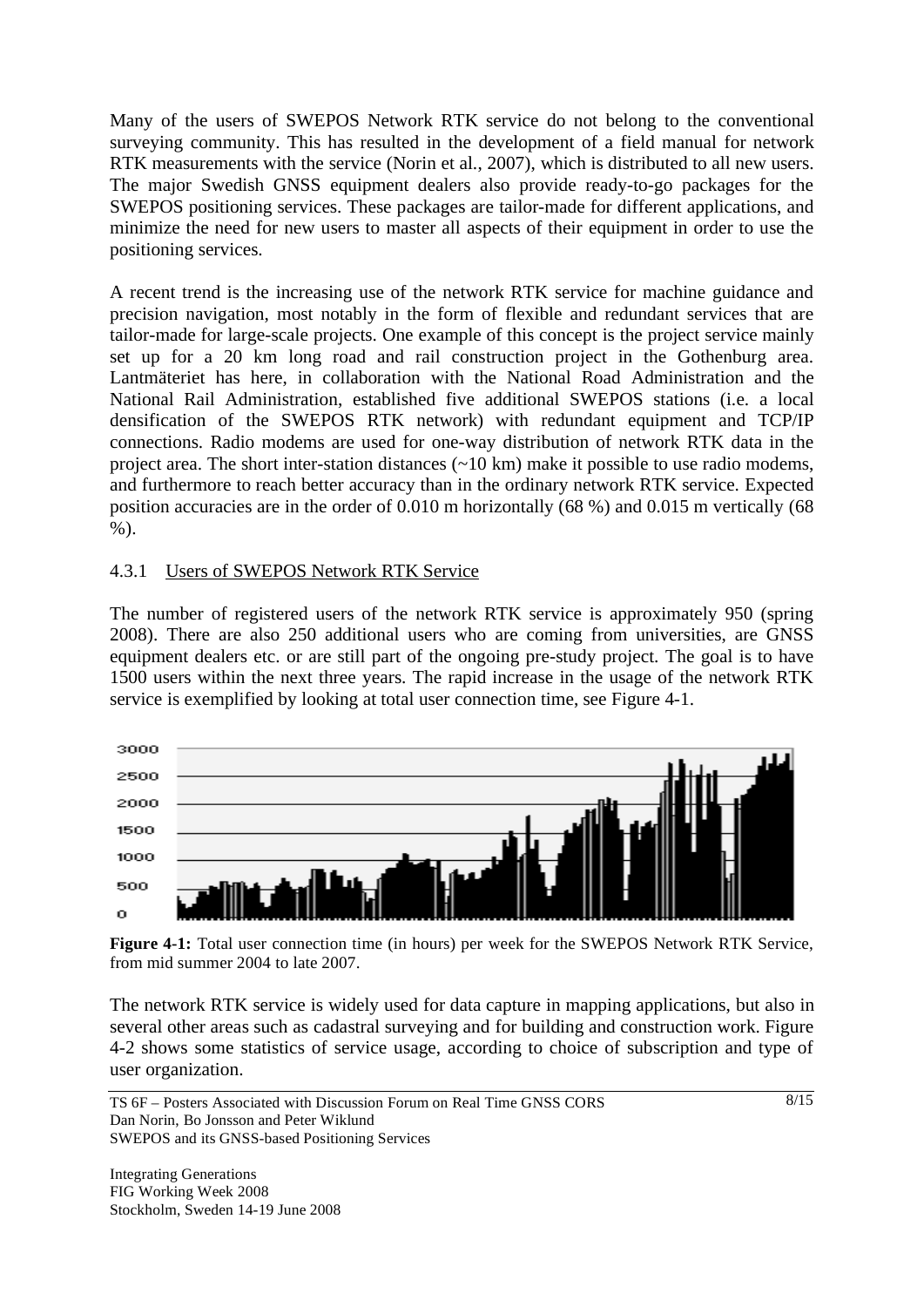

**Figure 4-2:** Number of SWEPOS Network RTK Service users per subscription alternative and SWEPOS Network RTK Service users per organization category (early April 2008).

During February 2008, a survey of the users of SWEPOS and its services was carried out by questionnaire. The survey had special focus on SWEPOS Network-RTK Service. Close to 400 answers were received from the 950 users. Most of the users are very satisfied with the performance of the network RTK service and consider it to be worth its price. The users are also very satisfied with the support from the personnel at the SWEPOS control centre.

The present horizontal accuracy 15 mm (standard error) of the service meets the demands from most of the users, but a better accuracy than the present 25 mm (standard error) in height are required by 40 percent of the users. Almost 50 percent of the users can today perform all their positioning with SWEPOS Network RTK Service. The coverage of the mobile phone networks is in some parts of Sweden still a bottleneck.

The users of the SWEPOS services expect high availability and high service performance. This is a combination of the performance of the GNSS satellites, the GNSS rover equipments, SWEPOS and the mobile phone networks. Therefore it can sometimes be hard to locate the reason behind a bad RTK initialization of the user's rover equipment, since there are so many links in the chain. A standard for the internal accuracy of the position which is reported in the rovers and better initialization algorithms when you have many satellites at the elevation 15 degrees above the horizon are some proposals for the improvements of the GNSS rovers. Improved accuracy for the height of the position, better information about failures in the operation of SWEPOS through SMS messaging and the SWEPOS Web-site, and also improved performance of the mobile Internet service GPRS are other proposals from the users.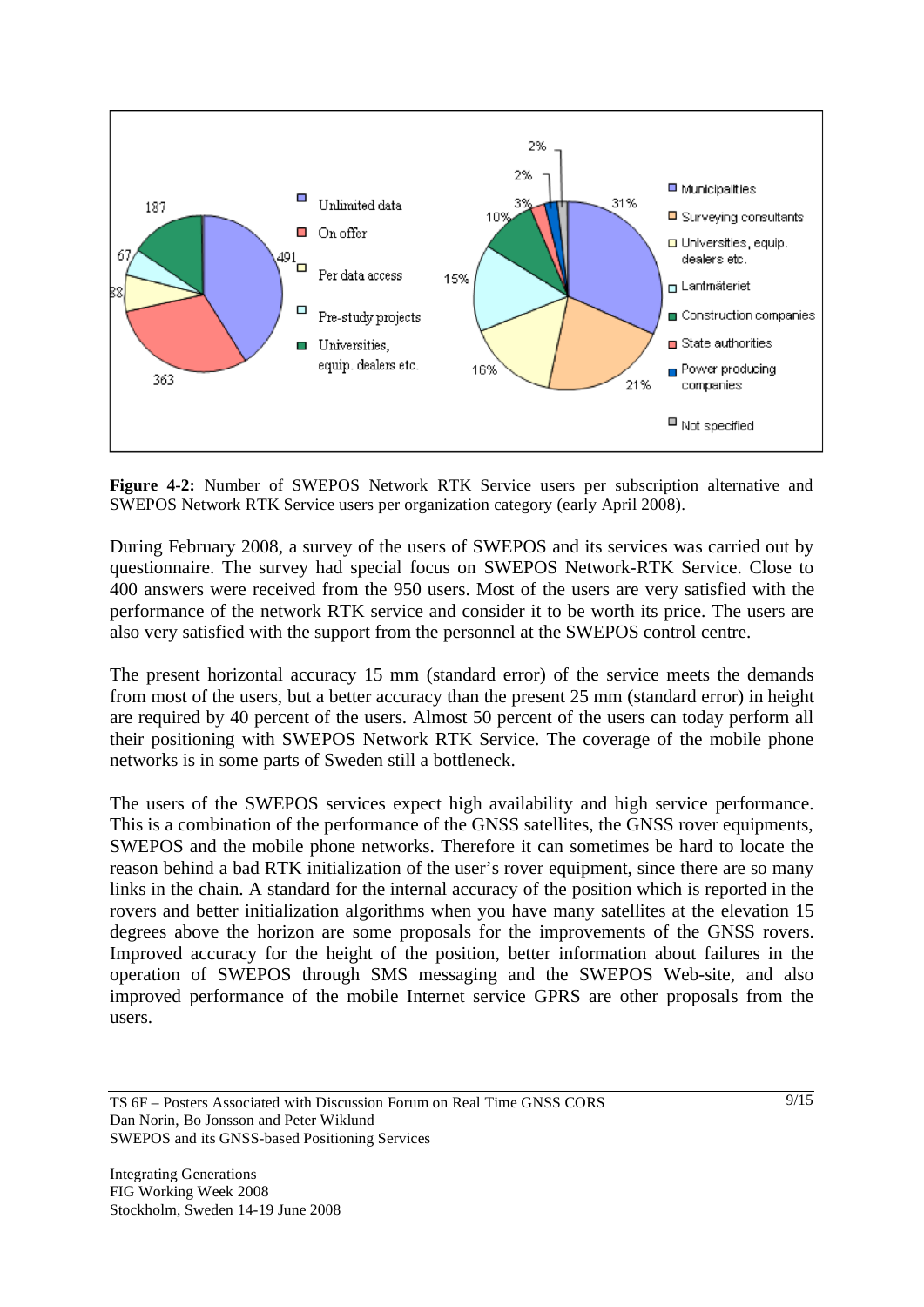For the future the users expect that SWEPOS Network RTK Service is an improved tool in their toolbox which can be used in almost all their positioning needs because of increased number of signals and satellites, improved accuracy of the positions and improved coverage of mobile Internet. Of course the users also expect a reduction in subscription fees for the service.

## **4.4 SWEPOS Network DGNSS Service**

SWEPOS single frequency Network DGNSS Service was launched on April 1<sup>st</sup> 2006. This service runs on the same platform as SWEPOS Network RTK Service, and is therefore also built around the VRS concept. The network DGNSS service provides differential GPS/GLONASS data in the format RTCM 2.3. The interstation distances used are about 200 km. The expected position accuracy is in rather open areas approximately 0.2 m horizontally (68 %) and 0.4 m vertically (68 %). Data from the service is charged according to a subscription system, see Table 4-1. All data distribution costs are paid by the users directly to the GSM/GPRS operator.

## **4.5 The DGPS service Epos**

The Epos service is a DGPS service for metre accuracy, operated by the Swedish company Teracom. The service is based on single-base DGPS corrections from a number of SWEPOS stations, distributed via FM radio. Epos was launched in 1994 when Selective Availability (SA) was activated in the GPS system. Typical applications are found within farming, forestry and GIS data capture.

## **5. DEVELOPMENT OF SWEPOS THROUGH DIPLOMA WORKS**

SWEPOS is continuously developed and new technical solutions are regularly implemented. A good way to verify the benefits from new solutions in SWEPOS and its services is to let students from universities perform diploma works. Several diploma works have in this way supported the development of SWEPOS. This also makes the introduction of young surveyors into the surveying profession easier. They will at the same time bring new knowledge to the profession and also the capacity to broaden the applications that can be solved by GNSS measurements

## **5.1 Recent diploma works dealing with SWEPOS Automated Processing Service**

The users of SWEPOS Automated Processing Service receive a summary of the processing along with quality parameters. Some guidelines on how to evaluate these quality paramaters were established when the service was intruduced. A diploma work carried out during recent years has confirmed these guidelines (Ivarsson, 2007).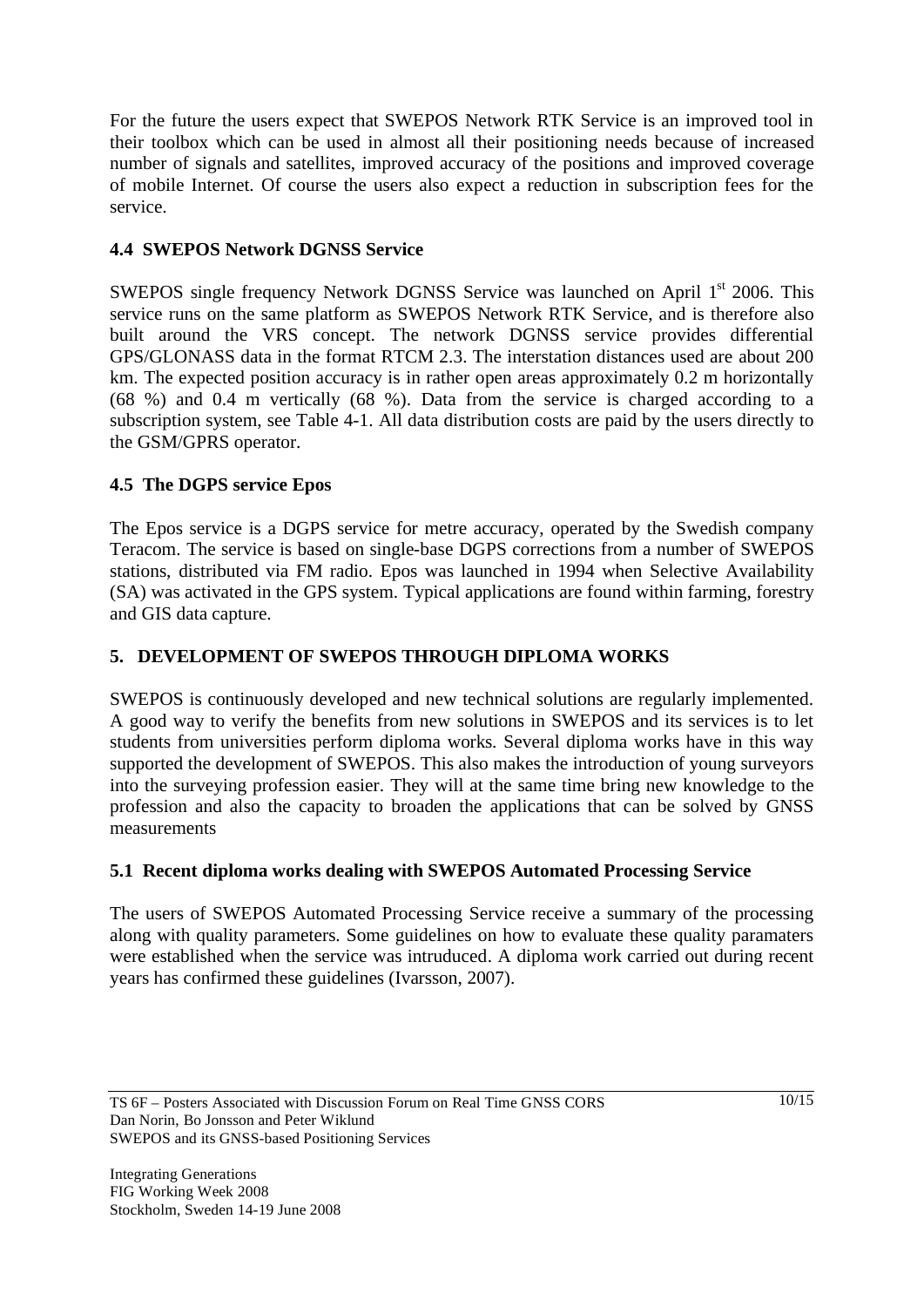## **5.2 Recent diploma works dealing with SWEPOS Network RTK Service**

A lot of test measurements have been done during the early developments of SWEPOS Network RTK Service. These measurements have had the purpose to verify the accuracy and performance of the service. Some measurements were done in diploma works, which also included comparisons to single-station RTK.

Before GLONASS data was included in the service April  $1<sup>st</sup>$  2006, a diploma work compared the performance of the service with and without GLONASS (Eriksson & Hedlund, 2005). Since the measurements were done on points with good visibility towards the satellites, no large differences in performance were shown. Another diploma work with measurements on six points with much more variation in visibility towards the satellites was performed during the winter 2007 (Johnsson & Wallerström, 2007). Panorama pictures of 360 degrees were taken around each point to show the vegetation around them, see Figure 5-1.



**Figure 5-1:** Panorama picture of 360 degrees on the point with most vegetation in the diploma work. South is in the middle of the picture. The upper and lower edges of the picture have an elevation angle of 30 and 70 degrees respectively.

A total number of 1440 measurements were done in the diploma work with three different brands of RTK equipments and three things were mainly studied from the measurements:

- Successful measurements
- Differences between measured and known positions
- Times to fixed solution

A measurement was considered to be successful if a fixed solution was obtained within three minutes. The combination GPS/GLONASS gave more successful measurements than only GPS. (Table 5-1). Concerning accuracy expressed as RMS values of the differences between measured and known positions, only GPS showed slightly better values than the combination GPS/GLONASS (Table 5-1). This can however be explained by the fact that there were more successful measurements with the combination GPS/GLONASS, and these measurements were taken during rather bad conditions. To summarize the diploma work, the combination GPS/GLONASS showed better performance than only GPS in SWEPOS Network RTK Service, but the accuracy was on the same level.

TS 6F – Posters Associated with Discussion Forum on Real Time GNSS CORS Dan Norin, Bo Jonsson and Peter Wiklund SWEPOS and its GNSS-based Positioning Services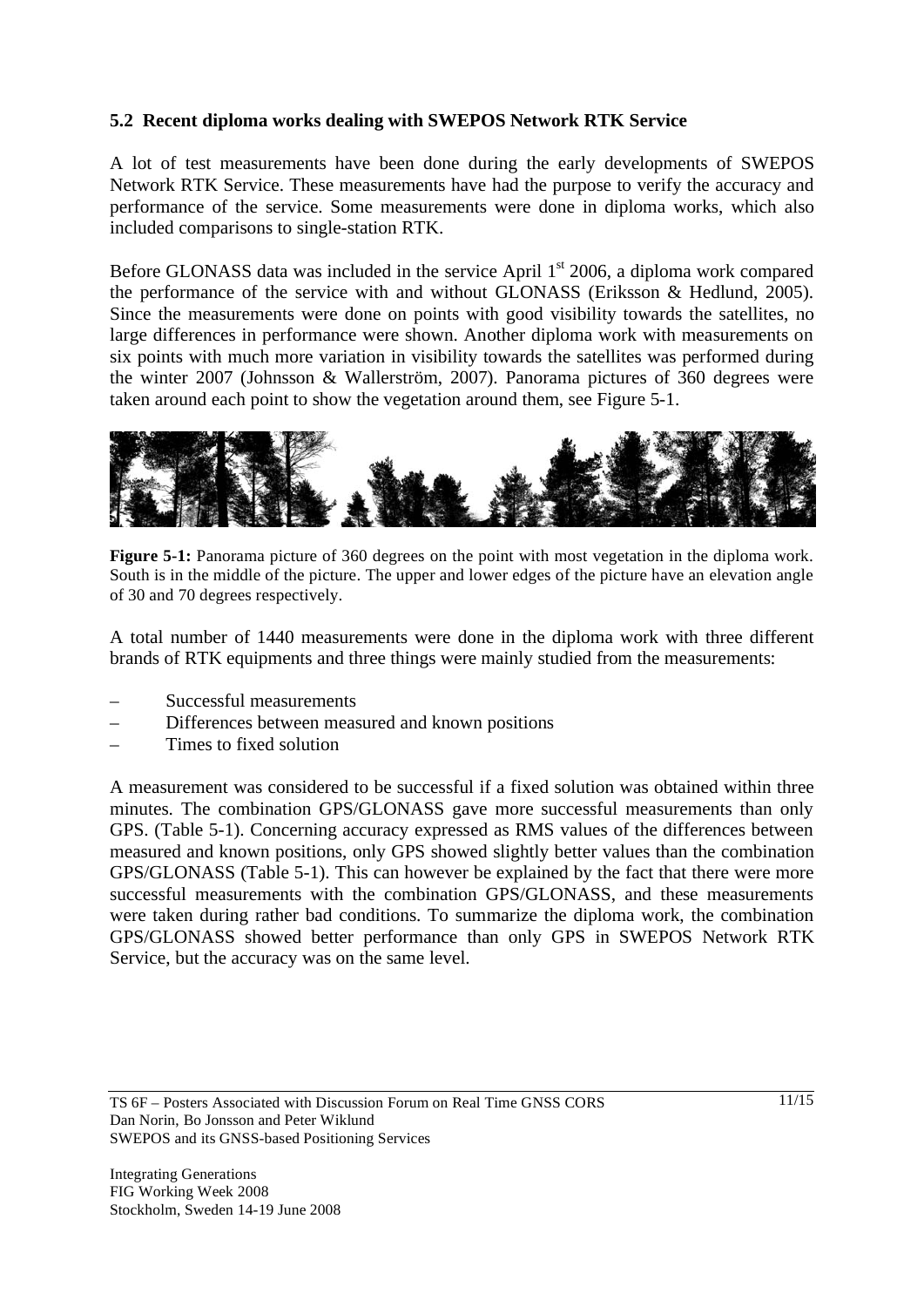|                    | <b>Successful</b> | <b>RMS</b> horizontally | <b>RMS</b> vertically |
|--------------------|-------------------|-------------------------|-----------------------|
|                    | measurements      |                         |                       |
| <b>GPS/GLONASS</b> | 89 %              | $16 \text{ mm}$         | 24 mm                 |
| <b>GPS</b>         | 82 %              | 14 mm                   | $21 \text{ mm}$       |

**Table 5-1:** Number of successful measurements and RMS values of the differences between measured and known positions in the diploma work. Only successful measurements are included in the RMS values.

Another diploma work studying SWEPOS Network RTK Service was performed during the spring 2007. This diploma work was focused on network RTK in large-scale construction projects. In the project in the Gothenburg area mentioned in Section 4.3, conventional radio distribution of RTK data has been chosen as an alternative to the ordinary distribution through GSM/GPRS. The main purpose with the diploma work was to compare the two different ways to distribute network RTK data, radio and GPRS (Halvardsson & Johansson, 2007).

A total number of 960 measurements (all fixed solutions) on points with known positions were done and both GPS and GLONASS data were used. Both distribution techniques showed the same result concerning accuracies and times to fixed solution. The accuracy was also as expected considerable better than for ordinary network RTK. The RMS values of the differences between measured and known positions were for both distribution techniques 11- 12 mm horizontally and 15 mm vertically.

### **5.3 Recent diploma works dealing with SWEPOS Network DGNSS Service**

A diploma work carried out during 2005 made a comparison of a preliminary version of SWEPOS Network DGNSS Service and the DGPS service Epos (von Malmborg, 2006). The purpose was to compare the accuracy of a network DGPS network with inter-station distances of 70 km and 200 km with that for Epos. The result indicated an improvement in the position accuracy of 2.5 times horizontally and 1.5 times vertically using network DGPS. No major improvements could be found for the denser network DGPS network with inter-station distances of 70 km. The launch of SWEPOS Network DGNSS Service in April 2006 was based on the results from the diploma work.

The Cadastral Services Division of Lantmäteriet makes use of SWEPOS Network DGNSS Service. To evaluate if cadastral surveying of nature reserves can be more effective by the service, a diploma work was carried out during 2007 (Magni, 2007). A single-frequency GNSS receiver (Trimble GeoXT) was used for measurements in both open and forested areas. The horizontal RMS value of the differences between measured and known positions was in the order of 7 decimetres for all measurements, when an external GNSS antenna was used. There were however large variation depending on the forest, the RMS value was below 2 decimetres in open areas.

TS 6F – Posters Associated with Discussion Forum on Real Time GNSS CORS Dan Norin, Bo Jonsson and Peter Wiklund SWEPOS and its GNSS-based Positioning Services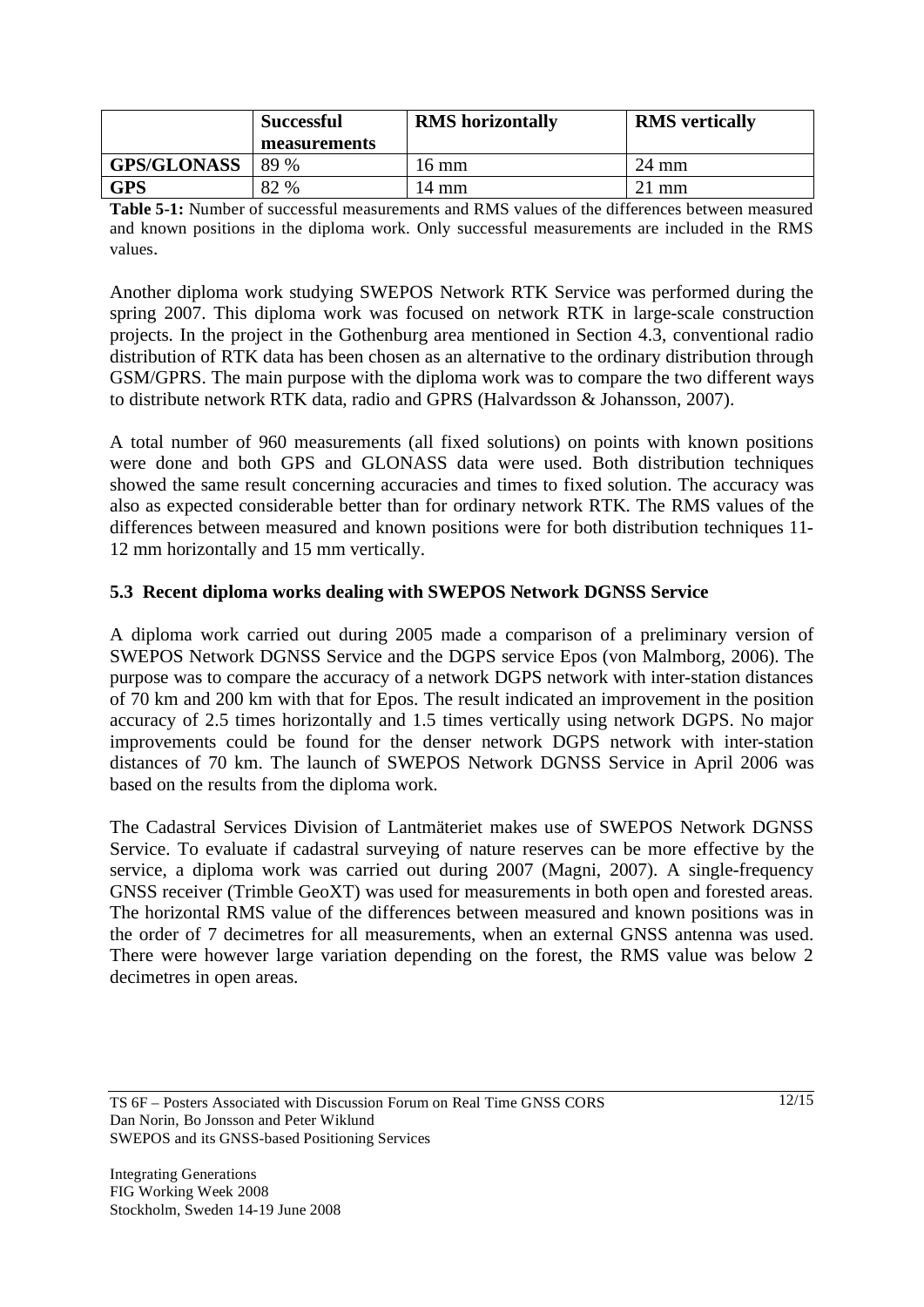## **6. NORDIC COLLABORATION**

Lantmäteriet is participating in Nordic geodetic projects through the Nordic Geodetic Commission (NKG). Ongoing collaborative efforts related to SWEPOS are focusing on the exchange of GNSS data from the reference stations that are located close to the border lines between Denmark, Norway and Sweden, for use in the national positioning services. Agreements and routines for the data exchange have been developed. Another important issue for the collaboration has been the exchange of knowledge concerning the network RTK and network DGNSS techniques.

NORPOS Web, a Nordic web portal for GNSS data for post-processing from the Danish, Norwegian and Swedish reference stations, is in progress. A computer network between the control centres of the Nordic networks of permanent reference stations has also been established and routines for exchange of GNSS data from reference stations have been developed. A classification system for Nordic reference stations has been developed in order to facilitate the communication between the National Mapping authorities in the Nordic countries.

Future plans include improvements in the standard for real-time data exchange between the existing networks of permanent reference stations, both in terms of data formats/protocols and mutual reference frames. This will facilitate the use of national positioning services in border areas, as well as the potential development of common Nordic positioning services.

## **7. FUTURE PLANS**

The remaining extension of the SWEPOS network will be carried out during 2009, see Figure 1-1. As with previous pre-study projects, this will be a co-operative effort between a number of private and public participants, in order to create a viable user base for future contributions to operation and maintenance costs.

A task for the network RTK service for 2008 will be the implementation of network RTK messages according to the RTCM standard format, version 3.1. A diploma work is currently (spring 2008) doing an evaluation of this technique.

A likely scenario in the near future will be an increasing demand for flexible solutions, primarily for real-time positioning in advanced applications (e.g. services fit for large-scale construction projects). Special attention will be paid to the use of SWEPOS Network RTK Service for machine guidance and other forms of high-precision navigation.

The infrastructure of SWEPOS will continue to be modernized, in order to benefit from further enhancements of present GNSS (such as the introduction of new frequencies), as well as the development of new satellite systems (Galileo).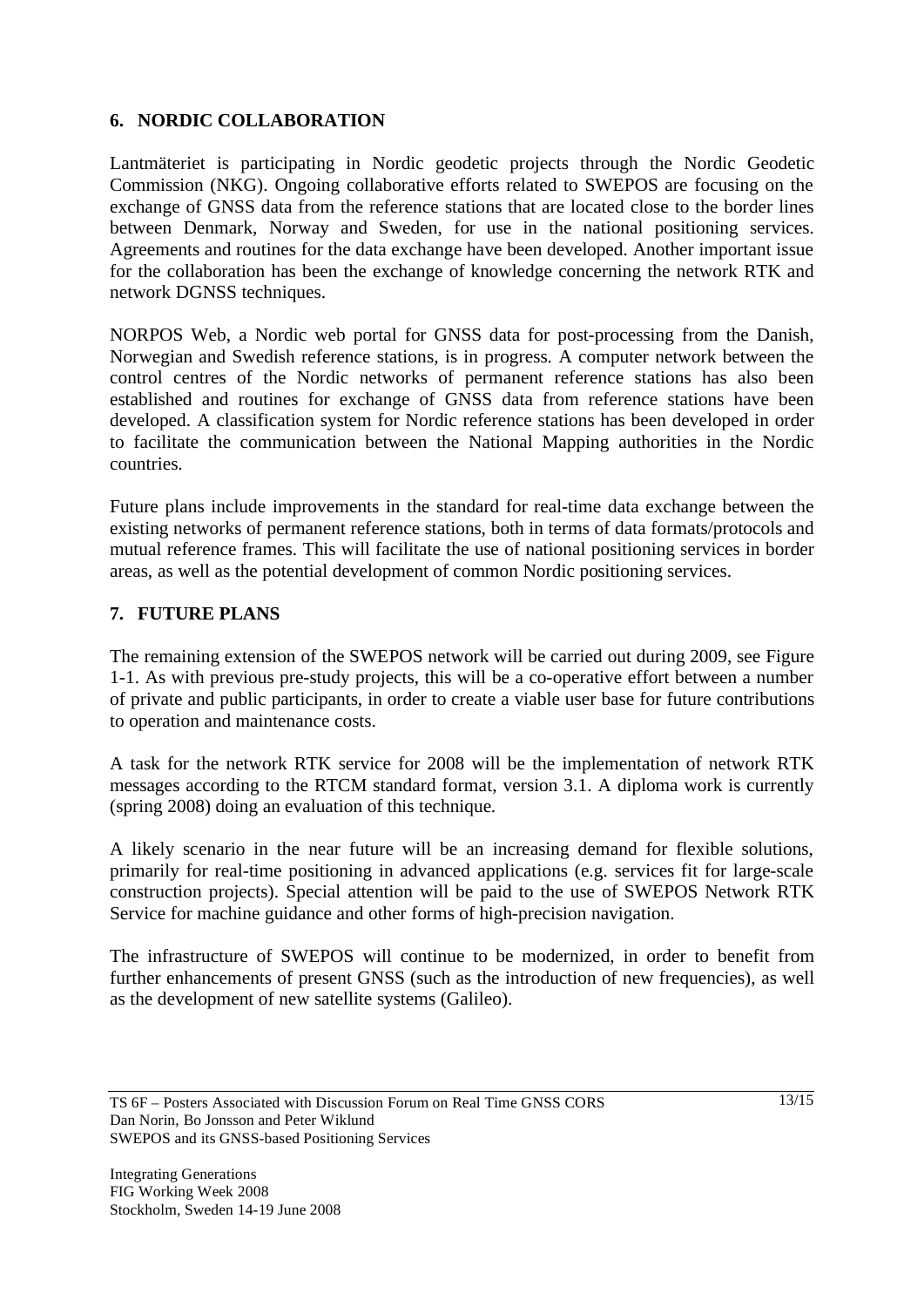#### **8. CONCLUSIONS**

A multi-purpose network of permanent reference stations is beneficial for both users and providers of national geodetic infrastructure. It facilitates the development of services for positioning and non-safety-of-live navigation, and also the successful integration of GNSS technique into a wide range of applications. The professional use of these techniques is increasing very rapidly outside the conventional surveying community, which in turn spurs the development of more user friendly equipment and positioning concepts.

The long-term plan for SWEPOS, which was developed in the early nineties, will be completed in coming years.

#### **REFERENCES**

Eriksson M & Hedlund G, 2005: Satellitpositionering med GPS och GPS/Glonass, Rapportserie: Geodesi och Geografiska informationssystem, 2005:8, Gävle, Lantmäteriet (in Swedish).

Halvardsson D & Johansson J, 2007: Jämförelse av distributions-kanaler för projektanpassad nätverks-RTK, Rapportserie: Geodesi och Geografiska informationssystem, 2007:8, Gävle, Lantmäteriet (in Swedish).

Johnsson F & Wallerström M, 2007: En nätverks-RTK-jämförelse mellan GPS och GPS/Glonass, Rapportserie: Geodesi och Geografiska informationssystem, 2007:1, Gävle, Lantmäteriet (in Swedish).

Jonsson B, Hedling G, Jämtnäs L, Wiklund P, 2006: SWEPOS™ positioning services – status, applications and experiences, XXIII International FIG Congress, October 8-13 2006, Proceedings, TS3.1 (14 pages), München, FIG.

Jämtnäs L, Jonsson B, Norin D, Wiklund P, 2008: SWEPOS™ positioning services – status, applications and experiences, ENC-GNSS 2008, April 22-25 2008, Proceedings (7 pages), Toulouse, EUGIN.

Ivarsson J, 2007: Test and evaluation of SWEPOS Automated Processing Service, Reports in Geodesy and Geographical Information Systems, 2007:12, Gävle, Lantmäteriet.

Lidberg M, 2007: Geodetic reference frames in presence of crustal deformations, Doktorsavhandlingar vid Chalmers tekniska högskola Ny serie Nr 2705, Gothenburg, Chalmers University of Technology.

Lidberg M, Johansson J M, Scherneck H-G, Davis J L, 2007: An improved and extended GPS derived 3D velocity field of the Glacial Isostatic Adjustment (GIA) in Fennoscandia, Journal of Geodesy, 81:213-230, Heidelberg, Springer.